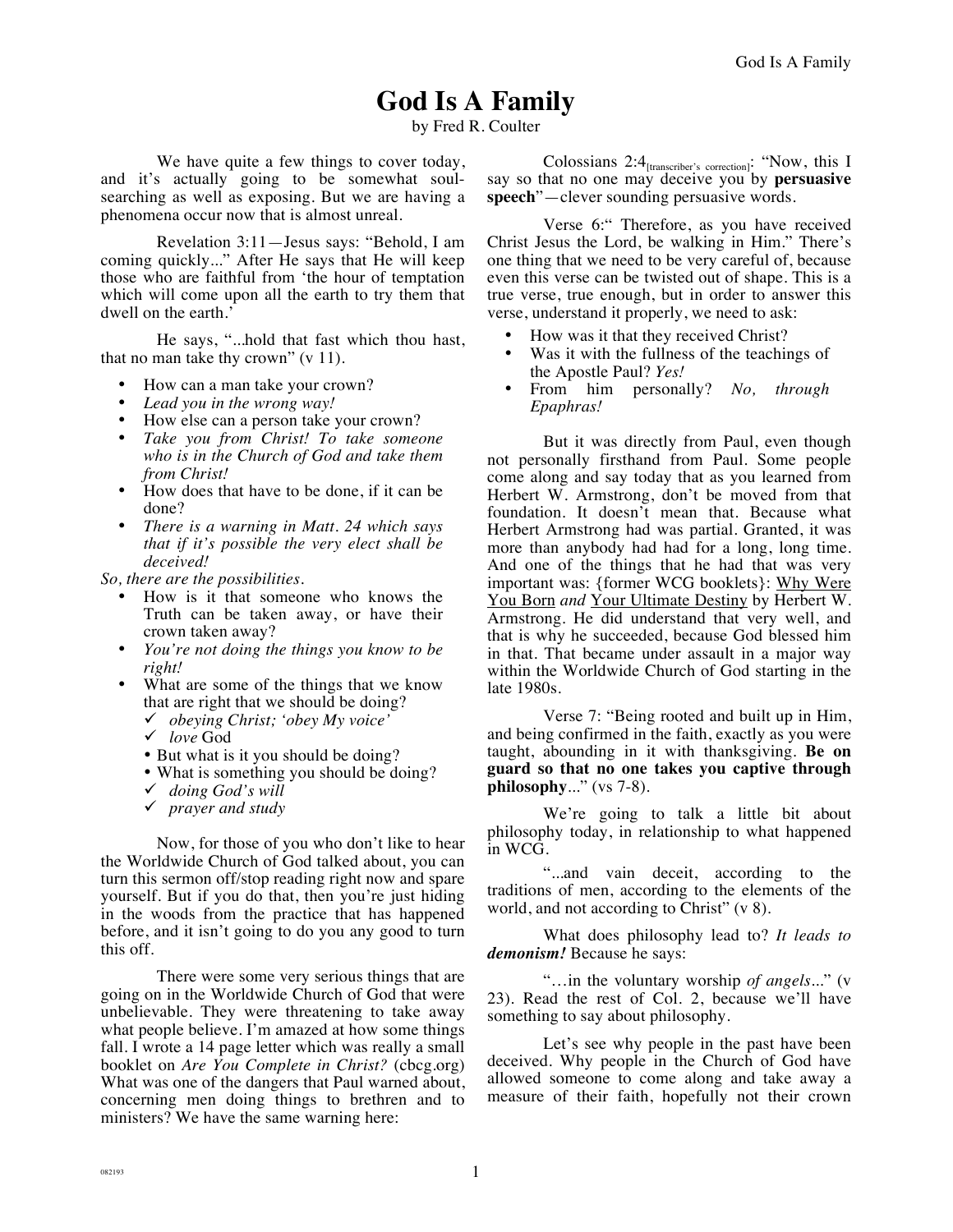entirely. Here is the condition that people get themselves in when:

- they don't pray
- they don't study<br>• they don't let the
- they don't let the Spirit of God work in their lives

And especially when ministers come along and tell them that they don't need to study, or tell them, 'You leave the things in the Bible to us experts.' I talked to a woman who talked to her son-in-law and daughter who were in the WCG, and when Scripture came up to discuss a subject, both of them said, 'We are not experts.' *Think on that statement!*

Hebrews 5:12: "For truly, by this time you ought to be teachers, *but instead* you need to have *someone* teach you again what *are* the beginning principles of the oracles of God, and have become those in need of milk, and not of solid food. For **everyone who is partaking of milk** *is* **unskilled in**  *the* **Word of Righteousness because he is an infant**" (vs 12-13).

Those are some pretty clear words. If you are not exercising your senses and using the Word of God so that you become skillful in it, then you're going to say, 'I'm not an expert.' But here's what Paul said:

Verse 14: "But **solid food is for those who are fully grown, who through repeated practice have had their senses trained to discern between good and evil.**" That is:

- using the Word of God
- studying the Word of God
- thinking with the Word of God
- using the Spirit of the Word of God
- using God's Spirit in your life

#### "...**have had their senses trained to discern between good and evil**."

Why should you study? *Not only to show yourself approved, but so that you understand the Word of God, the Word of righteousness! So you can understand, to discern good from evil!* 

You have no other way of understanding what is right. It's just not possible. Yet, there are people out there who are in Worldwide who have been put to sleep. Who, when the things come to the door, which brings all of these strange and diverse doctrines….

By the way, I didn't bring it, but someone listed 154 doctrinal changes in WCG! We're not talking about just a little misunderstanding of a Scripture or two. We're talking about *wholesale apostasy!* But people in WCG are so asleep that some of them do not even want to bother to take the time to prove what is right and what is wrong.

- Isn't that a shame?
- Is that not a shame?

They have been so worn out, they're so struggling with life that they can no longer take 2- Timothy 2:15: "Diligently *study* to show yourself approved unto God."

In our little group, we're trying to keep our noses in the Bible. And with everything that's going on, brethren, I just don't think we can keep up with it. I got an interesting letter:

> Enclosed is an article we would like for you to look over and give your thoughts and opinions on it.'

We're studying your tapes on Revelation with your chart, and it is very interesting. Thank you for the chart on counting Pentecost. That was greatly appreciated. Thank you also for the 1-Peter sermon series. We're missing tape #2. We would appreciate getting it.

We're not afraid of hearing about prophecy, etc. We feel it's about time the people are taken off the milk and begin being fed the meat. We are in the end time, and the people need to be prepared. And as you have mentioned, most of your listeners are past WCG members, so it's time, past time we were off the milk. So, turn on the heat, and start serving the meat. Thank you for hearing me out.

It's amazing how God sends letters just at the right time. *Turn on the heat, and start serving the meat.* I'm going to do a little bit of that today.

I would suggest brethren, that whomever you know in WCG, tell them that their spiritual life may very well depend on how they're going to handle what is coming down within WCG. And if a minister says contrary to what I'm going to read here, then you know that the minister himself has compromised his conscience so much he doesn't know what he's doing.

Let's understand what Jesus said and why He said it, and the reason for it.

Matthew 16:1: "Then the Pharisees and Sadducees came to *Him*, tempting *Him and* asking Him to show them a sign from heaven. But He answered *and* said to them, 'When evening has come, you say, "*It will be* fair weather, for the sky is red." And in the morning, *you say*, 'Today *it will* storm, for the sky is red and lowering.' **Hypocrites! You know** *how* **to discern the face of the sky, but you cannot** *discern* **the signs of the times**"  $(vs 1-3)$ .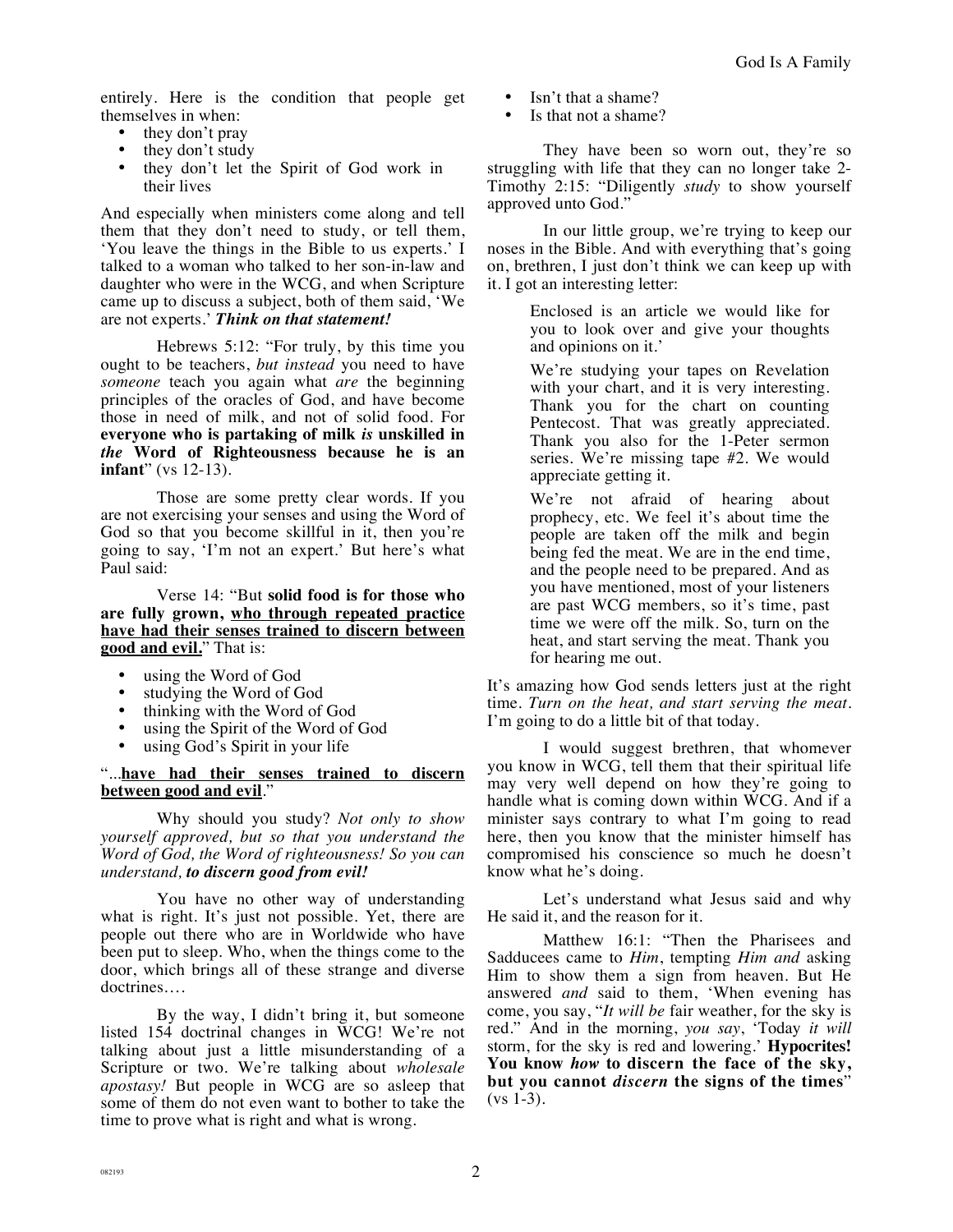The greatest manifestation of God that ever was came in the person of Jesus Christ to those people, and they couldn't understand it, though they knew it.

Verse 4: "A wicked and adulterous generation seeks after a sign, but no sign shall be given to it except the sign of Jonah the prophet.' Then He left them and went away. Now, when His disciples came to the other side, they had forgotten to take bread. And Jesus said to them, **'Watch out and be on guard against the leaven of the Pharisees and Sadducees**" (vs 4-6).

Now you can put in there *bread*. Jesus is the Bread of God; 'I am the Bread, which came down from heaven' (John 6:35)—compared to "…the leaven of the Pharisees and Sadducees."

Verse 7: Then they reasoned among themselves, saying, '*It is* because we did not take bread.' But when Jesus knew *this*, He said to them, 'O *you* of little faith, why are you reasoning among yourselves that *it is* because you did not bring bread? Do you still not understand? *Do you* not remember the five loaves of the five thousand, and how many baskets you took *up*? Nor the seven loaves of the four thousand, and how many baskets you took *up*? How is it that you do not understand that I was not speaking of bread *when I told* you to beware of the leaven of the Pharisees and Sadducees?' Then they understood that He did not say to beware of the leaven of bread, but of the doctrine of the Pharisees and Sadducees" (vs 7-12).

What is doctrine? *Doctrine comes from the Greek word '*didache,' *which means, teaching!* The teachings.

God is certainly blessing Carl Franklin with being able to find some books that are just unreal. The things we're going to bring out concerning Judaism and Egyptology mixed in with Judaism is going to be just a flabbergasting. Most people do not understand that the Pharisees and Sadducees, many of them, were philosophers and Hellenized. Most people do not understand that. One of the main doctrines of philosophy is the trinity, because philosophy is *a* religion.

Someone sent me, and I'm very happy they did; this is not something I'm concocting and making up in my mind, but you have the real facts before you right here:

> from the Pastor General's Report of the WCG, July 27th, 1993

I gave you a copy of it so you could read the whole thing, so you yourself could see and understand that this is not something that I have an axe to grind on. But there are a lot of people who are in danger of accepting such false doctrine, which is ultimately based upon philosophy, that it is unreal. You will recall when we went through the sermon series: *The Holy Spirit.*

Then we saw the booklet that they put out called *God Is*. At that time I said the booklet *God Is* was never meant to solve any problems; it was meant to create problems, to bring a solution later. I said at that time that booklet was step #1; This Pastor General's Report is step #2. What they will do after this will be step  $#3$ : to fully accept the trinity. And their accepting of the trinity is going to go back to the base pagan philosophy of 'three-inone.' Not even as well defined as the Catholics, but more base than that.

I will tell you the truth of the trinity right now. You can draw a circle if you want to, or just keep it in mind. The circle is one; that is Satan the devil. Who are the three? *Nimrod, Semiramis, and Horus! or* Any of the other names that any of the other nations gave them. I'm just going to read excerpts.

> From Pastor General's Report, WCG, July 27th, 1993: {emphasis of the speaker throughout}

> Before the *God Is* booklet was published, I wrote to the church explaining that the teachings we once held, that the destiny of human beings is to become gods, was not one we could support **theologically**....

There is the error of their doctrine right there. They are not studying their Bibles*; they are studying theology.* When you get to studying theology, then you are studying 'religions,' *you are not studying the Bible.* Now, to study other religions to see where they are in error in relationship to the Bible is fine, provided you know what you're doing. Now it's says in parentheses,

...(or **biblically** for that matter)...

That is not true. This is *a blatant, absolute lie!*

Since then I've received a great number of letters and comments expressing appreciation and excitement for the general approach of the booklet, especially the honesty that pervades the whole presentation.

What are you being honest with? The philosophies of men, *or* The Truth of God's Word?

The difficulty for some readers was greater...

Now you will notice how he puts down all of the brethren as ignorant, unlearned, difficult to understand. I tell you what, I don't think the brethren are ignorant. I don't think that they cannot learn. My experience has been that I could even teach you a few basic things of Greek and you comprehend it.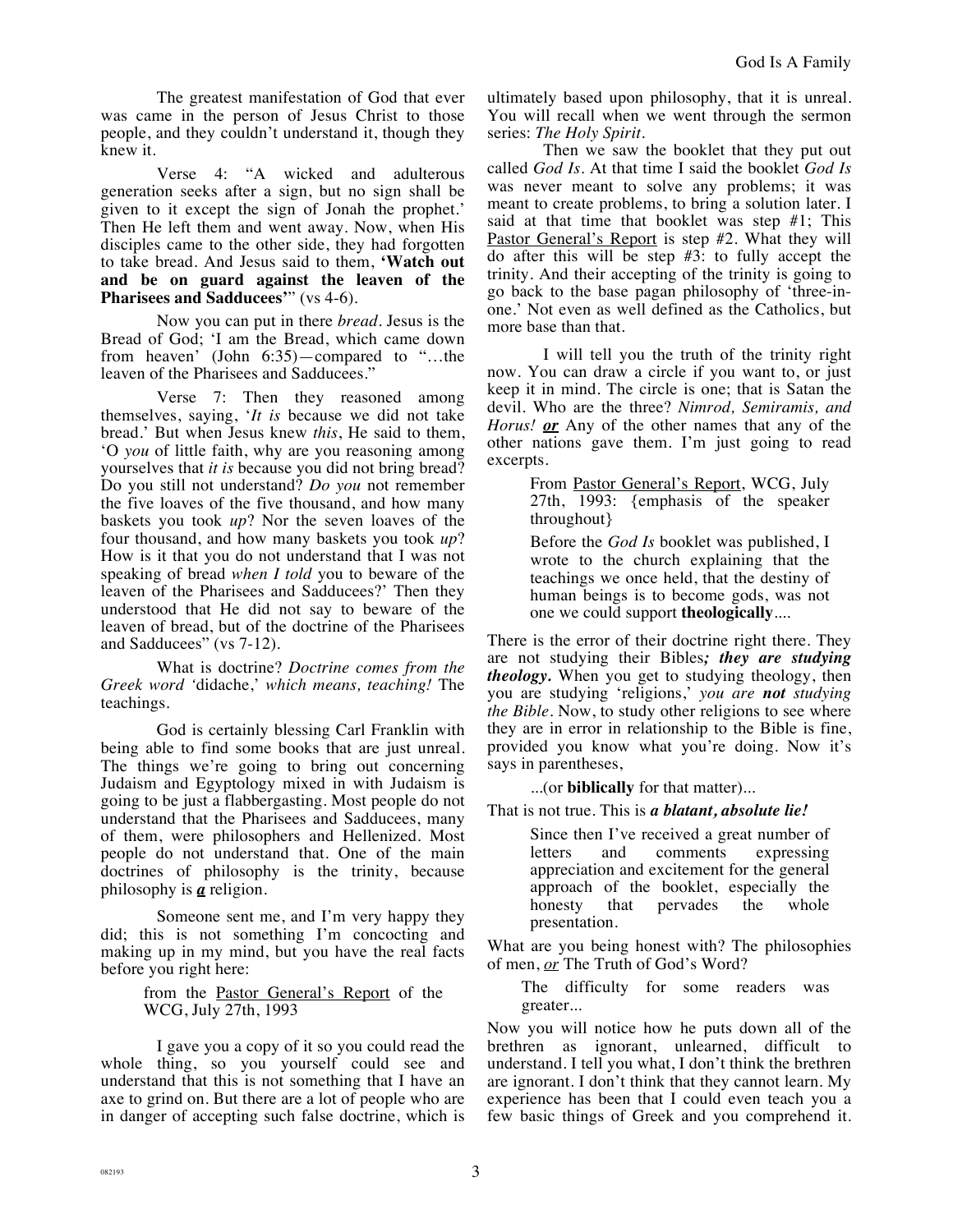That doesn't mean you understand how to read Greek or anything, but at least you can see differences. Listen! If we're going to reign with Christ as kings and priests, does God expect us to be simpleton oafs all our lives? If we're to be teachers, are we to know less than the students?

> As our study on the nature of God has continued over the past year, the need to make certain edits in the booklet became clear.

Because they were deliberately misspoken so they could come along and do edits. Isn't that what I said? Here it is.

> These edits will be reflected in the next edition of the booklet. In the meantime, it is helpful to realize that the fundamental point of the booklet was to address the very thing that was wrong in our older position. Simply put, the Bible proclaims plainly and clearly that there is one and only one God.

> When the Bible says that God is one, the word 'one' does not refer to a family, but to one God.

Then why have the plural word 'Elohim'? {note sermon series: *Who Was Jesus?*}

Genesis 1:26: "And God [Elohim] said, 'Let **Us** make man in **Our** image, after **Our** likeness...'"

Are we made in the likeness of angels? *No!* Some angels appear as animals; some angels appear as men, like Gabriel, Michael, etc. One of the explanations given is that God was talking to the heavenly host when He said, "…Let Us…" That could be an explanation, but I do not feel that that is correct, simply because it says 'Elohim,' *Us—*plural noun, plural personal pronoun *us*.

- Is everything about God revealed in the Old Testament? *No!*
- Who was the only Elohim revealed to Israel? *The One Who became Jesus Christ!*

It's unreal how we have to go back to John 1:1 all the time? What they are doing, they are taking the theory of Bible study by using subtraction. What do I mean by that? *They take one Scripture and fight against the other Scriptures, and then they decide which one they don't want!* Rather than taking the theory of addition and putting them together and find out what they both say together.

John 1:1: "In *the* beginning... [Is that when man was made? *Yes!*] ...Was the Word..."

- Who was the One Who spoke, 'Let there be light'?
- Who was the One Who created?

"...And the Word was with God..." [How many beings do we have? *Two!*] ...And the Word **was** God" (v 1). How many Gods are there? *Two!* Without a doubt!

That's what the Bible teaches. It doesn't teach polytheism of many gods to be worshipped. Nor does it strictly teach monotheism. Because the Old Testament—and we have gone through laboriously every place—does allow for more than one in 'Elohim.' That's why God used the plural word instead of the singular.

Verse 2: "He was in *the* beginning with God. All things came into being through Him..." (vs 2-3). What can we conclude from this?

- if the Word was with God
- if the Word was God
- if the Word created everything that there is

we have these three things, which says that *God the Father did not Himself personally create man,* or anything on the earth. Doesn't it say that? *Yes, it does!* As clear as a bell!

Verse 3: "**All things came into being through Him, and not even one** *thing* **that was created came into being without Him. In Him was life**..." (vs 3-4), which means *He's eternal*. If you have life, and you are God, and You were in the beginning, are You not eternal? *Yes, indeed!* I tell you what, I think the most important book for us today, we're going to find out, is going to be the book of Colossians.

Colossians 1:16, speaking of Christ. "Because **by Him were all things created, the things in heaven and the things on earth, the visible and the invisible, whether** *they be* **thrones, or lordships, or principalities, or powers: all things were created by Him and for Him."**

We won't go through all of the Scriptures that we could, but will cover some of them, because we have that extended sermon series: *Who Was Jesus?*

Titus 2:10: "Not misappropriating *anything*, but showing all good faithfulness; so that they may do credit to the doctrine of our Savior God in everything."

- How are we to hold the doctrine of God?
- This is an admonition to women, yes, but is it not also to everyone?
- Should we not hold the doctrines and teachings of God in a proper understanding and respect? *Yes!*

Verse 11: "For the grace of God, which brings salvation for all men, has appeared; teaching us that, having denied ungodliness and worldly lusts, we should live moderately and righteously and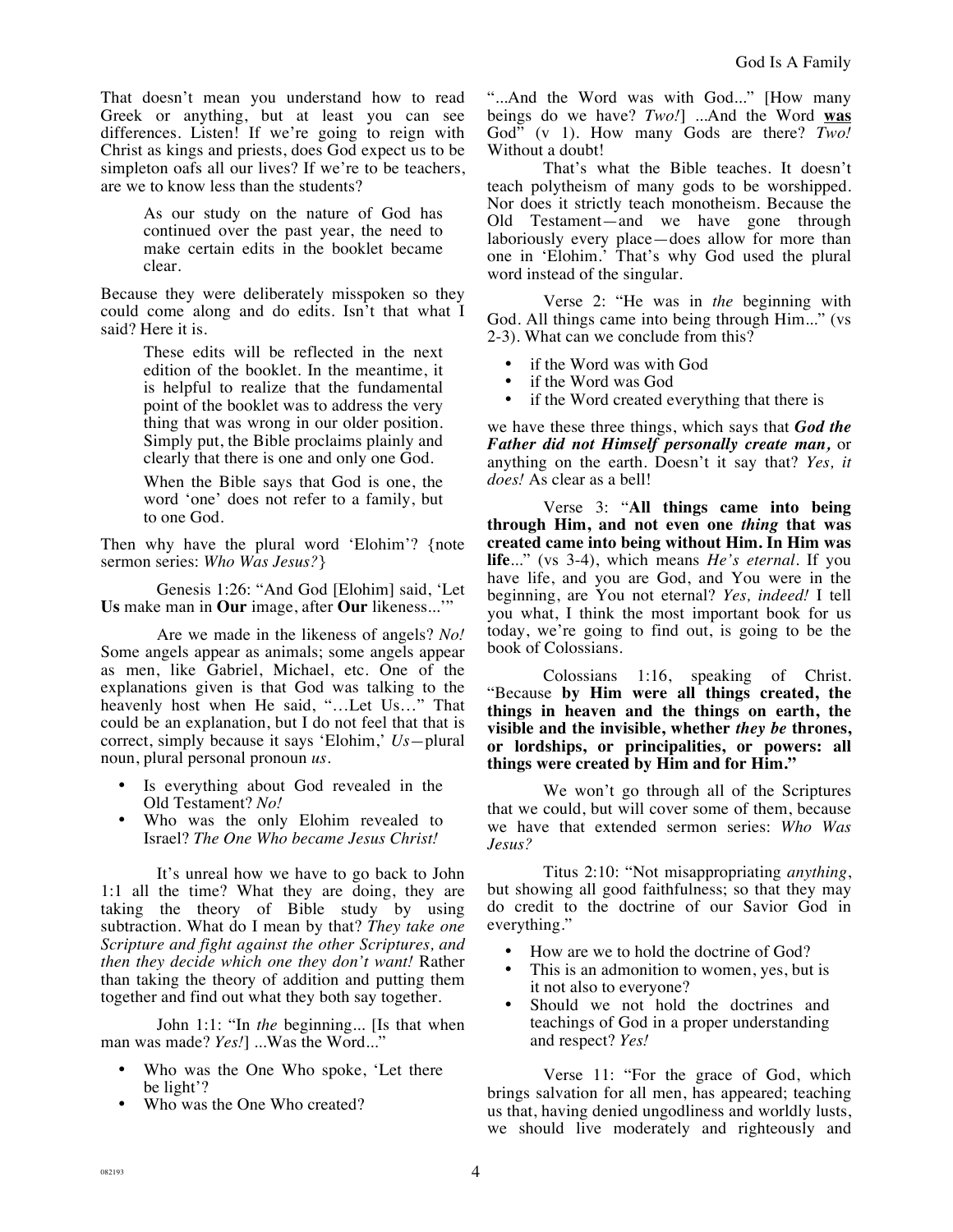Godly in this present world, looking for the blessed hope and *the* appearing of the glory of our Savior and great God, Jesus Christ…" (vs 11-13).

- Is Christ *God*? *Yes!*
- Is God the Father *God*? *Yes!*
- How many does the Bible reveal? *Two!*<br>• Why have a Father?
- Why have a Father?
- Why have a Son?
- Why are we called the children of God, if there's no such thing as a family?
- Are we breeding swine?
- Are we creating Hitler's super-farms for breeding of the Aryan super race?
- What are you going to do with Eph. 3?

Ephesians 3:14: "For this cause... " That is the whole cause of preaching the Gospel, the mystery of Godliness, and so forth.

"...I bow my knees to the Father of our Lord Jesus Christ, of Whom the whole family in heaven and earth is named" (vs 14-15).

'Oh, there is no Family of God. That's why Christ is going to marry the Church, and she is called His bride.' I say that very facetiously, because those who come out with such proclamations as that *deserve that kind of facetious answer.*

> Inherent in the word Elohim is not the word *family.*

That is a true statement, but the rest of the Bible teaches that Elohim—being Christ and the Father are building and creating Their family. So, it's just like all of these slick lawyers and slick philosophers who take a definition of a word and deny the whole Bible. The reason is because the whole Bible is not defined in one word. It's that simple!

I'll let you read about all of those who talk about one God, all that was revealed to Israel. I have no question or problem with any of those Scriptures that are listed here. *The problem I have is that they don't bring to bear the rest of the Bible, to bring understanding to those Scriptures!* So, we're going to see the strangest mixture of 'one-in-three' that you have ever heard of. It's going to be unreal!

> The Bible does not allow for the existence of two God beings…

What did we just read? Would you ever in your most wildest imaginations of heresy ever believe that something like this would come from the WCG? Would you?

If you're currently in what was the WCG and you're sitting there, and you don't want to open your eyes, then you're going to be in deep trouble. You're going to be walking out one day and you're not going to realize it, but that spiritual quicksand is just going to suck you under, and you will have no way out. God is going to hold you individually and personally responsible. You're not going to say, The minister told me.' *and* 'I believe in this authority.'

God is going to say 'Did you fall for that old lie of Satan the devil, that hierarchy is more important than love and obedience to God?'

- Do you think you're going to get in the Kingdom of God if you say you're going to follow church authority, right or wrong?
- Who is going to come before the judgment seat of God? *Church authority!*

That's right, no individual has to come before God, just church authority, because if you believe in church authority that way, then you also have to also believe in the perverted thing I just said. Because it says that *everyone shall come before the judgment seat of God and shall give an account for himself*.

- you're not going to stand there and pull an Adam, or pull an Eve
- you're not going to stand there and say, 'The hierarchy...' *or* 'The minister...'
- the minister is not going to say, 'I was loyal'

God's answer is going to be, "So were a third of the angels that fell with Satan. They were loyal to him." *The word loyalty has absolutely no relevance unless that loyalty is to God and God alone!* Anyone who stands on that foundation, is in the quicksand already. The only thing that is left is to pull the plug, and the plug has been pulled!

When the young man came to Him and said, 'Good Master, what should I do that I should have eternal life?'? Why did Jesus say, *'Why call you Me good? There's none good but God!* 

*When Jesus was on the earth, God the Father was in heaven!* Since Jesus bore in His flesh the law of sin and death, in the likeness of our flesh, He could not be called *good* as God is good, because He was in the flesh. That's why! I'll leave it so that you can go through that, because we've built up to that very carefully as we go through the series on *Who Was Jesus?* There is one God; that *one* has to include Christ and God the Father. When he refers to one God, in many cases he is referring to the Father and not to Jesus Christ in particularly.

> So, now we begin to see that the Bible gives us two facts that are apparently contradictory. But I say "apparently,"<br>because they only appear to be because they only appear to be contradictory because our minds are finite…

Brethren, you're stupid, and can't understand anything.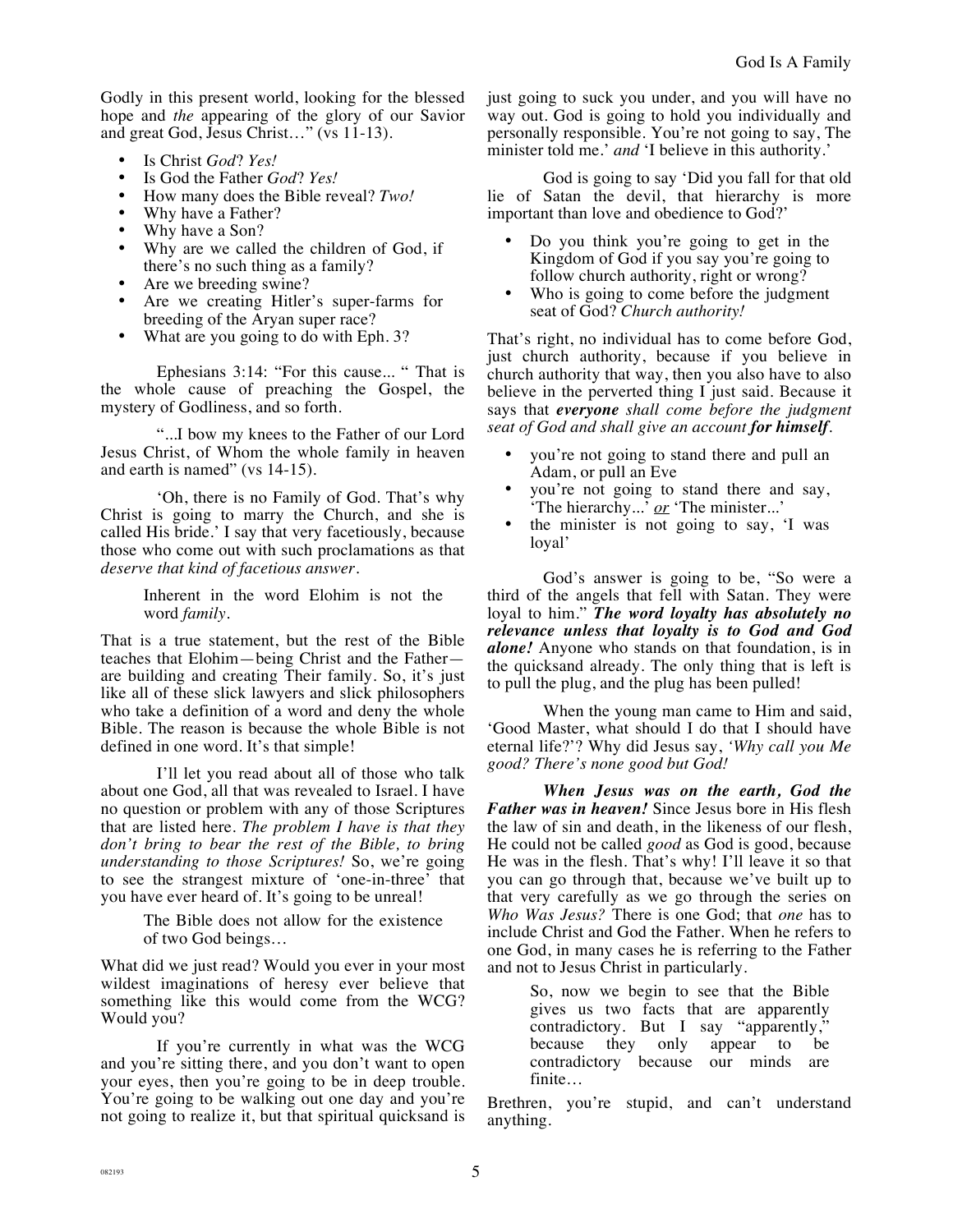- What did Paul say concerning and understanding the things of God? *1-Cor. 2! God reveals them by His Spirit!*
- What did Paul say of his own mind?

1-Corinthians 2:16[transcriber's correction]: "For who has known *the* mind of *the* Lord? Who shall instruct Him?…. [obviously, God's mind is greater than ours, without a doubt] ...But **we have** *the* **mind of Christ**."

'Yes, brethren, you're all to remain dumb, stupid sheep so we can manipulate you all of your lives, so we can take from you and take your money and tell you what to do and where to go, because we will play God in your life. Don't you dare think!' *That's what this PGR is saying!* Paul didn't do that; he said:

Philippians 2:5: "Let this mind be in you, which *was* also in Christ Jesus."

- What is the hope of glory? Colossians 1:27: "…is **Christ in you, the hope of glory**."
- What did Paul pray for? *That our minds would be open to understand by the Spirit of God!*

Granted, our minds are limited, but not used in such a sense as to say that when God calls us we can't understand. Our mind, however, are not finite in the way that they think. It's finite in that it's encased in our brain.

(go to the next track)

Our brain is finite, inasmuch as it is encased in our skull, too. But our thoughts are not finite. I'll prove it to you.

- Can you think of a time when you didn't exist? *You can comprehend there was a time that you didn't exist, but you can't think of that time!*
- Can you think of when you won't exist? *No! You know you're going to die someday, but you cannot think of when you won't exist!*
- Why? *Because God has given the spirit of man to the mind, to the brain, to make it a mind!*

He's given His Holy Spirit to us so that *we can think infinite thoughts, the thoughts of God*; howbeit on a very low level. Now if you want to take that and put it in your philosophical pipe and smoke it, try that on for size!

> …While God our Creator is infinite and unlimited. The Bible tells us there is one God.

The Father is God, the Son is also God; He is eternally with God, and also was God.

I hope this helps you to see why we must teach there is one God who is Father, Son, and Holy Spirit."

# *Did you catch that?*

I will discuss the Holy Spirit next time.

The reason he has to next time is because this is so heavy that no one could take it all at once.

> Mr. Armstrong was never formally challenged on this point. He never had to defend his teaching in the same way that I have been forced to do…

### *Armstrong was forced to defend it many times! He did defend it! He was challenged on it!*

I was challenged on this point when I put a personal in the *Plain Truth* in which I set forth the traditional arguments against the Trinity…

Wait till you get some of those that I'm going to give you today, which are greater than those traditional arguments.

> In response I received a letter from a priest, who said he had respected the Plain Truth, but now realized we had no idea of what we were talking about.

## *This is almost unreal!*

Mr. Armstrong, as I said, was simply never formally challenged on this point, or I am confident he would have changed it himself.

Wouldn't it be something? Would it not be something if Herbert Armstrong could come back to life and stand in Joseph Tkach's office today?

> The Holy Spirit is not a third separate God, not according to us, and most importantly, according to the Bible. There is one God, and that one God is the Father, the Son, and the Holy Spirit. **They are distinct but not separate.**

Would you ever have believed that this kind of thing would have come from WCG?

What does it say in Jude? Isn't it interesting, that the book of Jude is there, and it comes just before the book of Revelation? {not in the *original*  order} And the book of Revelation tells us about the return of Christ. So, what is the book of Jude? *The book of Jude is the last warning before the return of Christ; it's got to be!.*

Jude 3: "Beloved, when personally exerting all *my* diligence to write to you concerning the common salvation, **I was compelled to write to you, exhorting** *you* **to fervently fight for the faith, which once for all** *time* **has been delivered to the saints**."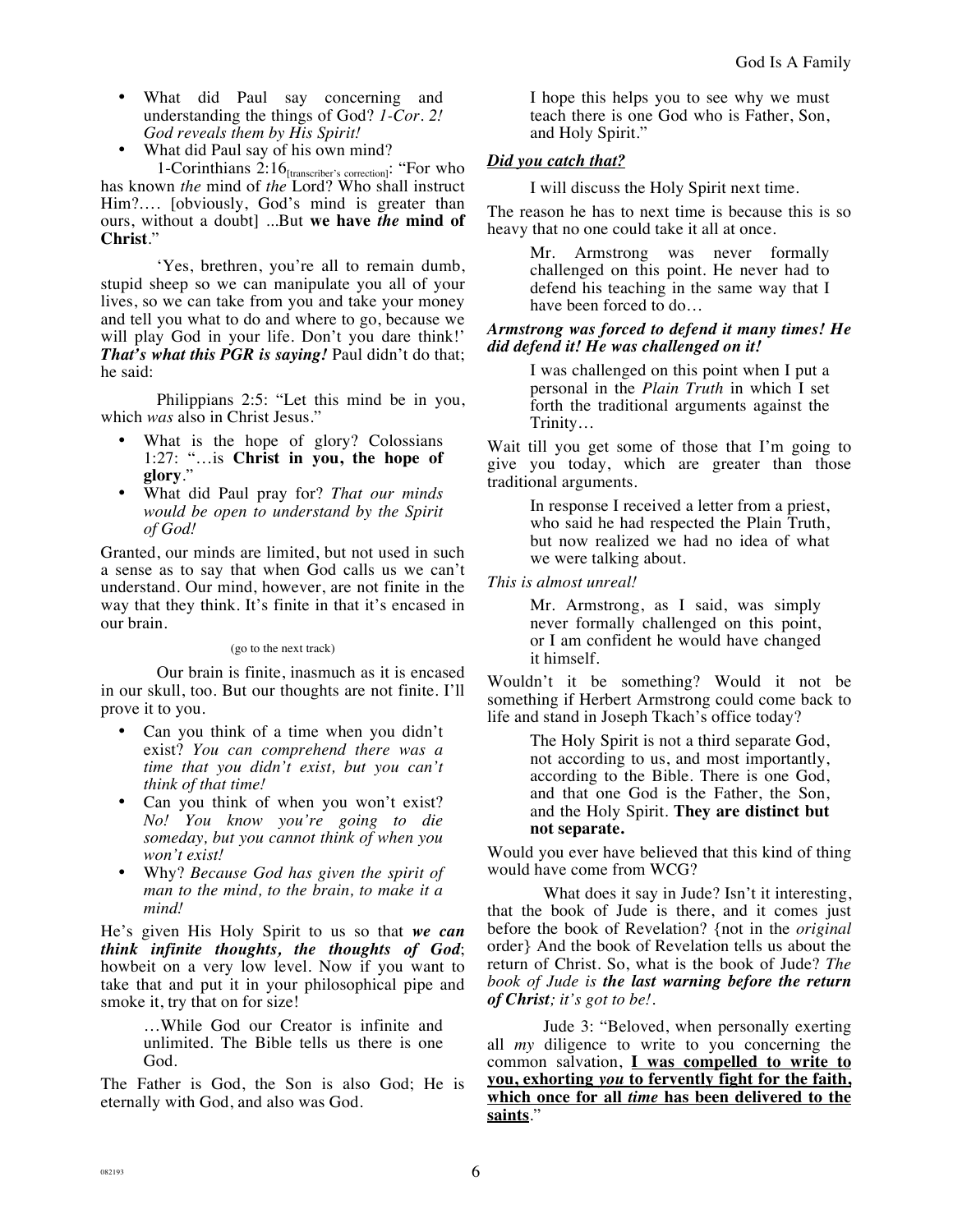They weren't keeping the faith that was delivered. Are these people keeping the faith that's in the Bible? *Of course not!*

Verse 4: "For **certain men have stealthily crept in**…" Remember what I read to you in the sermon series: *Satan's Ten Most Believable Lies*? What I read to you about Satan's greatest weapon, are *intelligent-sounding* men who sit on doctrinal boards, who quietly press *reasonable sounding arguments* with *reasonable sounding words* upon *reasonable people* and *deceives them*. That's what he's talking about here.

"…those who long ago have been written about, condemning *them* to this judgment. *They are* ungodly men who are perverting the grace of our God, *turning it* into licentiousness…" (v 4):

- license to change doctrine
- license to change the Word of God<br>• license to do anything you please
- license to do anything you please

Not just lasciviousness in the sense of sexual debauchery. What does it lead to?

"…**denying the only Lord God and our**  Lord **Jesus Christ**" (v 4). They're coming pretty close to doing that!

> It is true that the average Protestant or Catholic cannot explain God's nature…

#### *Of course they can't!*

Many may even think that there are three God-beings in one godhead, or a threeheaded being of some sort. That merely points out how ignorant some people are about the doctrines of their churches.

#### *Again, the put-down!*

But then, inability to explain a particular doctrine isn't confined to other churches, is it?

#### *No! Not by any means!*

Let me summarize, and I hope to make this crystal clear: our old literature taught us that there were two God Beings and one God family, each composed of Holy Spirit. That teaching, which implied that there are two Gods, is not biblical.

#### *That is a lie!*

The Bible teaches that there is one God, not two.

What does it say in John 4:24? "…those who worship Him must worship in Spirit and in Truth." After the resurrection, was Christ spirit? *Yes!* Do we have two spirit Beings Who are called God? *Yes!* Is it Biblical? *Yes!*

> The Bible does not teach that God is a family, with two God Beings in that family

right now, and billions to come later. The Bible teaches that the one and the same God is Father, and Son, and Holy Spirit.

Draw your little circle and put 1-2-3 in there. *It is a doctrine of Satan the devil, it is not from God!* The 1-2-3 can be any name you want to put in there based on all the pagan religions. What Tkach is doing, he's paving the way *for a strange interpretation of the trinity*, meant to please those who look at the Old Testament, and meant to please those who look at the New Testament, and denying the Truth of the Bible.

> The Bible teaching is that there is one God who is the Father, the Son, and the Holy Spirit. It is not my idea…

Granted, I don't think that. Joseph Tkach could ever come up with this idea. It's not his. One man, not in the Church, who read this said that this is *'the ramblings of a person who does not have the sense to think with.'* Granted, it's not his idea., I accept that.

> …Nor is it the idea of some fourth century theologians. It is the plain Bible teaching.

I beg your pardon. If it is, I don't know which Bible he happens to be reading. If you're a church member in WCG and you can sit there and take that, and you can say that, 'I'll trust God; God is on His throne.'

- Was God on His throne when they were seeking to kill Paul? *Yes!*
- Was God on His throne when false prophets came around? *Yes!*
- Was God on His throne when people fell away before? *Yes!*

God being on His throne doesn't take away *your responsibility* from anything. You better come before that throne of grace and follow God, not sit there and point to it and say, 'That protects me from everything, and that's my excuse for accepting every heresy under the sun.'

> Despite these historic attempts, mistakes on the nature of God continued to be made. What's more, mistakes will be made as long as human beings walk the face of the earth. As a result, the term 'trinity' has picked up extra baggage, so to speak, which makes it a misleading term to use without qualification.

*There is the seed!* That is the one to be planted, because they're going to say, 'We are not accepting the Catholic doctrine; we are not accepting the Protestant doctrine of the Trinity. But we are accepting the Bible teaching of the Trinity.'

Ten-to-one that's what they're going to say; that is going to be their qualification. Then it goes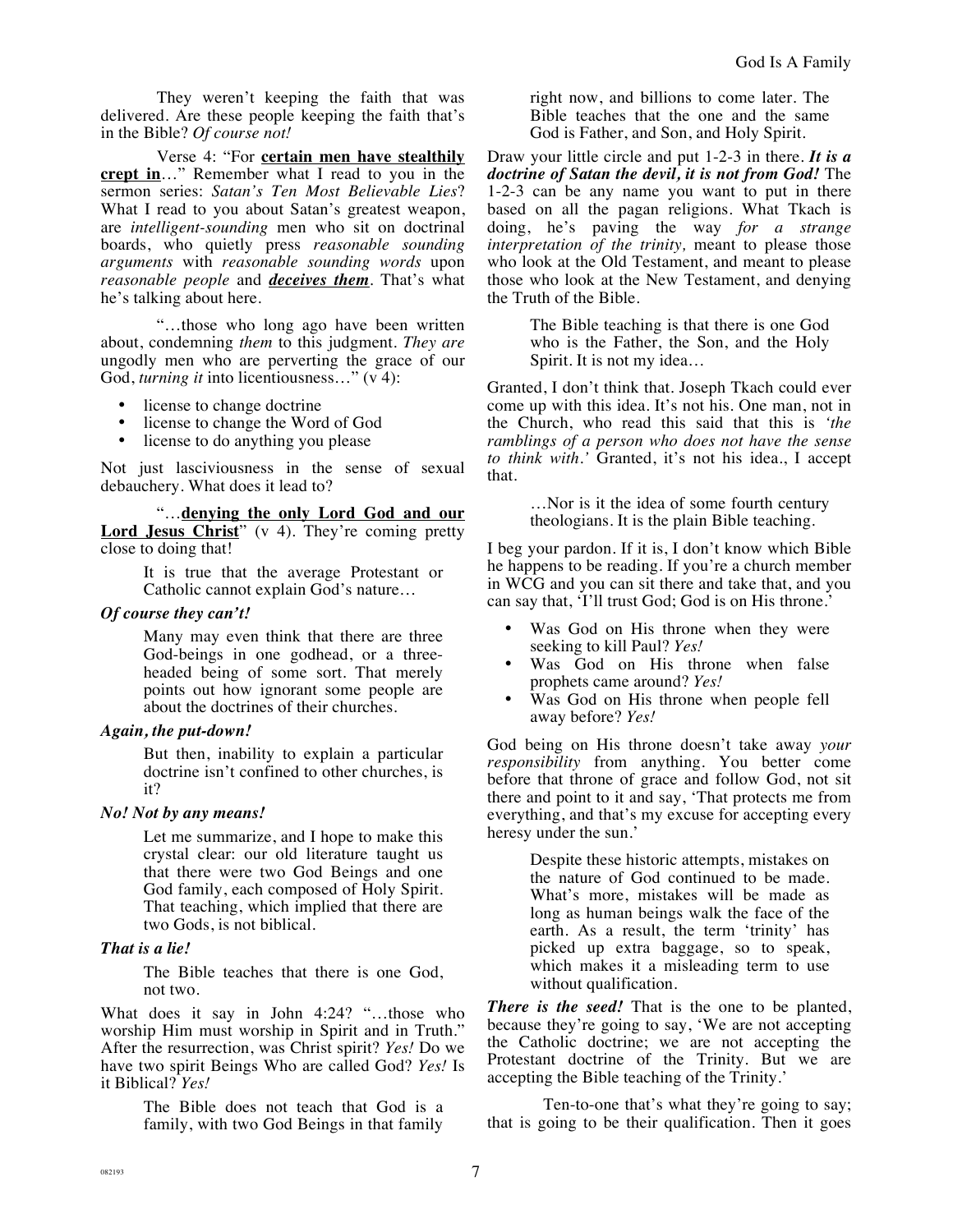through and shows that God is not a person, doesn't have a body, and

> …we don't necessarily have to rely on the fact that God is a Spirit being Who does require space.

God is Not Created

We understand that. So, because He's not created, He doesn't have a body? How then are we made in the image of God if God does not have a body? What was it that Moses saw on the backside when Jesus passed by as the God of the Old Testament? And He said, 'No man can look upon My face and live.' *This is ludicrous, brethren!* Anyone who would sit in the Worldwide Church of God and continue to take this, you deserved what comes upon you.

> Bodies are put together or composed, and God is neither put together nor composed.

#### *That is a stupid statement!*

He is the Creator, not the created…

*We know that!* 

Until God created, there was nothing. Only God is eternal, only God is uncreated. There is no eternal matter or spiritual substance that coexisted with God.

Were you there? Do you know?

That would mean that God did not create everything…

*This is philosophical reasoning to nonsense, and this is demon gibberish!* It's exactly what it is.

> And such a God is not a God of the Bible. Such a God is a limited God, and less than supreme God; a God who needs something besides Himself to act as God.

Does Elohim Refer To A Family of God Beings? by K.J. Stavrinides

I'm not going to go through all of this. Some of the things that he has there are right, some of the things that he has there are not correct. Let's come to the one where it is:

# Lower Than the Angels

What is happening is that you take a true statement over here and *narrowly define it*. Because it is true, 'Elohim' does not equal *family*. 'Elohim' describes God! God is *creating* a family. And again, what are you going to do with 'the whole Family of God in heaven and earth' (Eph. 3).

> Psalm 8:5 says that 'God made man a little lower than the angels'—elohim

That is a blatant false translation when it's translated *angels*. The New American Standard Bible clearly translated it "…made a little lower than God…" And that's what it should read. Angels are never anywhere called 'elohim.' Angels are 'malak.'

Bring him to the judges, Exo. 21:6: "He is to be brought to the judges."

He is to be brought *before God*. And after all, is that not where the judgment was to be? It was *God's* judgment. They were to be brought before the judgment seat of God. I want you to follow these very clever sounding words here.

Father and Son—Stavrinides' writing:

The names 'Father' and 'Son' do indicate a family relationship. We can omit the reference to the Holy Spirit in this light, because the name 'Holy Spirit' does not immediately suggest a family relationship. This is perfectly acceptable and biblically sound. The error creeps into the concept when the relationship is understood in terms of separate beings.

The following explanation should make the explanation easier to understand: In a human family a father and son are two beings. One is the father because he existed while the son was not yet born. The father provides for the son because the son needs his help. Human beings are limited beings. They have a beginning. They have needs. The father/son relationship is meaningful only in the light of these relationships. It is a gross misunderstanding to think of God in such terms.

God is spirit. He has no limitations in space or time. In other words, it is not true that the Son had a beginning or that the Father existed while the Son did not. Neither is it true that the Father looked after his young Son during some of his childhood, or provided for the son's needs. Rather, the names 'Father' and 'Son' reveal important truths about God.

Well, if it doesn't reveal a family, what does it reveal? Did not Jesus say that the Father taught Him? *Yes He did!*

> The book of Hebrews speaks of the Son in various ways. He is referred to as the Son, as 'the brightness of his glory, the express image of his person.' These are three ways of expressing the same idea. As the Son is God, he has no needs, and he is not in the same relationship to the Father than a human son is to his parent."

But did Jesus not say that He would be subject to the Father? *Yes He did!*

> The names 'Father' and 'Son' are applied to God without the limitations that hold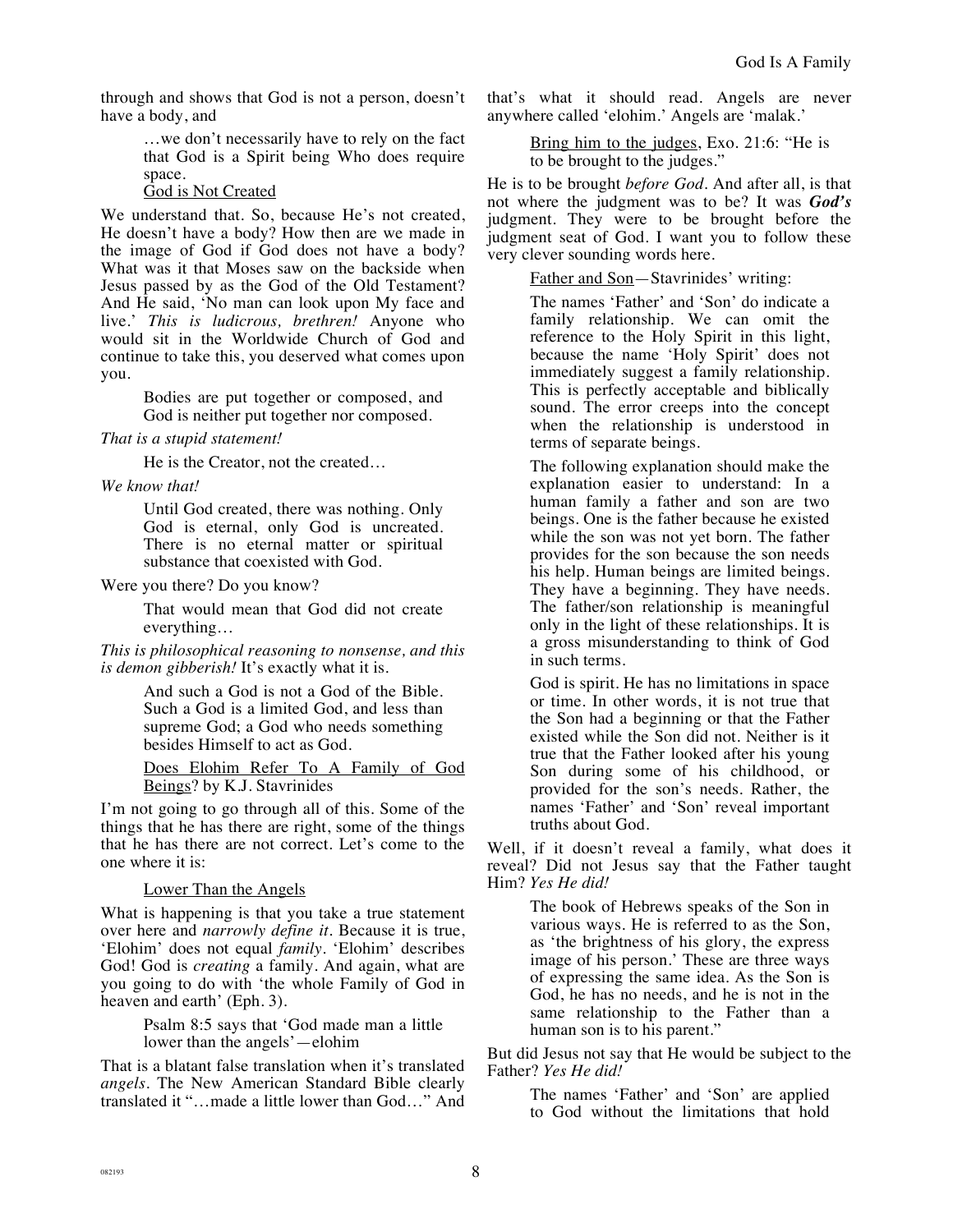true to the human family. This is another way of saying that God is not a family, a word that has meaning only in the context of limited human beings. God is infinite, eternal, and in all ways unlimited. The attempt to make Elohim reflect a family of divine beings is not only impossible historically, linguistically, and culturally, it is theologically wrong and inappropriate in the discussion of the true God."

So then you take the word 'Elohim' and you burn the rest of the Bible.

Brethren, I am totally shocked beyond words with this situation. I don't know what else to say, except that any of the brethren in [the former] WCG, if you believe this, and if you follow along with this, you're in deep trouble.

The comment was made, if we're not to be as a son of God as God is… That doesn't mean we're going to have the authority. No way! What's the use of going on? I wonder how many people are just going to give up and say, 'That good old Baptist church has a better church, has got a better choir; and furthermore, they don't ding me for all these stupid tithes. I'm going to go there.' Has Satan succeeded in what he wants to do? *Yes!*

Isn't it unreal, the basic Scriptures we've gone over how many times, brethren? Do you think that Christ is going to enter into a marriage relationship to someone who is not compatible with Him? What does it talk about, Eph. 5? *I speak a great mystery concerning Christ and the church, concerning husband and wife!* Do we throw that out?

1 John 3:1: "Behold! What *glorious* love the Father has given to us, that we should be called the children of God! For this very reason, the world does not know us because it did not know Him."

I'll tell you one thing, this newly espoused doctrine does not know God. He's called the Father; we are called the children. We are called the sons of God.

Verse 2: "Beloved, now we are the children of God, and it has not yet been revealed what we shall be; but we know that when He is manifested, we shall be like Him, because we shall see Him exactly as He is."

Nothing can be clearer than that. And that, brethren, is the reason why you were born. That is the reason that God has called you. If God just wanted to have a whole bunch of unthinking robots, composed of spirit, He can make them by the billions. If He wants you to become like a lapdog, like your stupid little dog at home, that when you come in it barks and yaps and runs to you, and you

put down your hand to pet it, and it licks it, and everything is just fine. Can you express love to the dog? Can you talk with the dog? You can talk *to it,* but you can't talk *with it*.

Now I've got in my hand something that Carl Franklin just did, in response to what this Pastor General's Report is. And it's called, The Chaldean Mystery of the One In Many, The Trinity: Part Two. Well, in The Trinity: Part One, Carl Franklin gives the origin, the history of the rabbi's, and where Philo admits that the philosophers were possessed. That's why philosophy leads to demonism! Philosophy is the thoughts of demons to explain *their way to exclude God, and to include Satan the devil,* and the gods *they* set up. So, remember the circle: 1-2-3. The circle is Satan, and the 1-2-3 is Nimrod, Semiramis, and Horus.

> The Chaldean Mystery of the One In Many, The Trinity: Part Two by Carl Franklin. The Magi:

The Jews like to tell you that they are clean, wonderful, innocent people, and have never been involved with magic or any of that sort of thing. Brethren, the truth is that Judaism is based on the Kabbalah, and the Kabbalah is the heart and core of satanic mysticism and magic. Like the woman said, 'Turn up the heat, give us the meat.' There it is.

- Why do you think Jesus said, 'You are of your father the devil'?
- Was He saying that just to antagonize them?
- Was He saying it just as empty words?
- *or* 
	- Was it a fact?

Here is a critique of some of the things of Plato:

The Parmenides presents a great difficulty to the reader. The best Platonists differ about its meaning. The ordinary person will be hard put to discover any meaning at all. The argument runs on and on in words that appear to make sense, yet, convey nothing to the mind.

Did we not just read some of that? *Yes!*

Examples are on every page. As for instance, "The One is also younger than itself at the time when, in becoming older, it coincides with the present. But the present is with the One always throughout its existence. Therefore, at all times, the One both is and is becoming older and younger than itself.'

I'll just short-circuit a lot of this, and say that Plato studied in Babylon.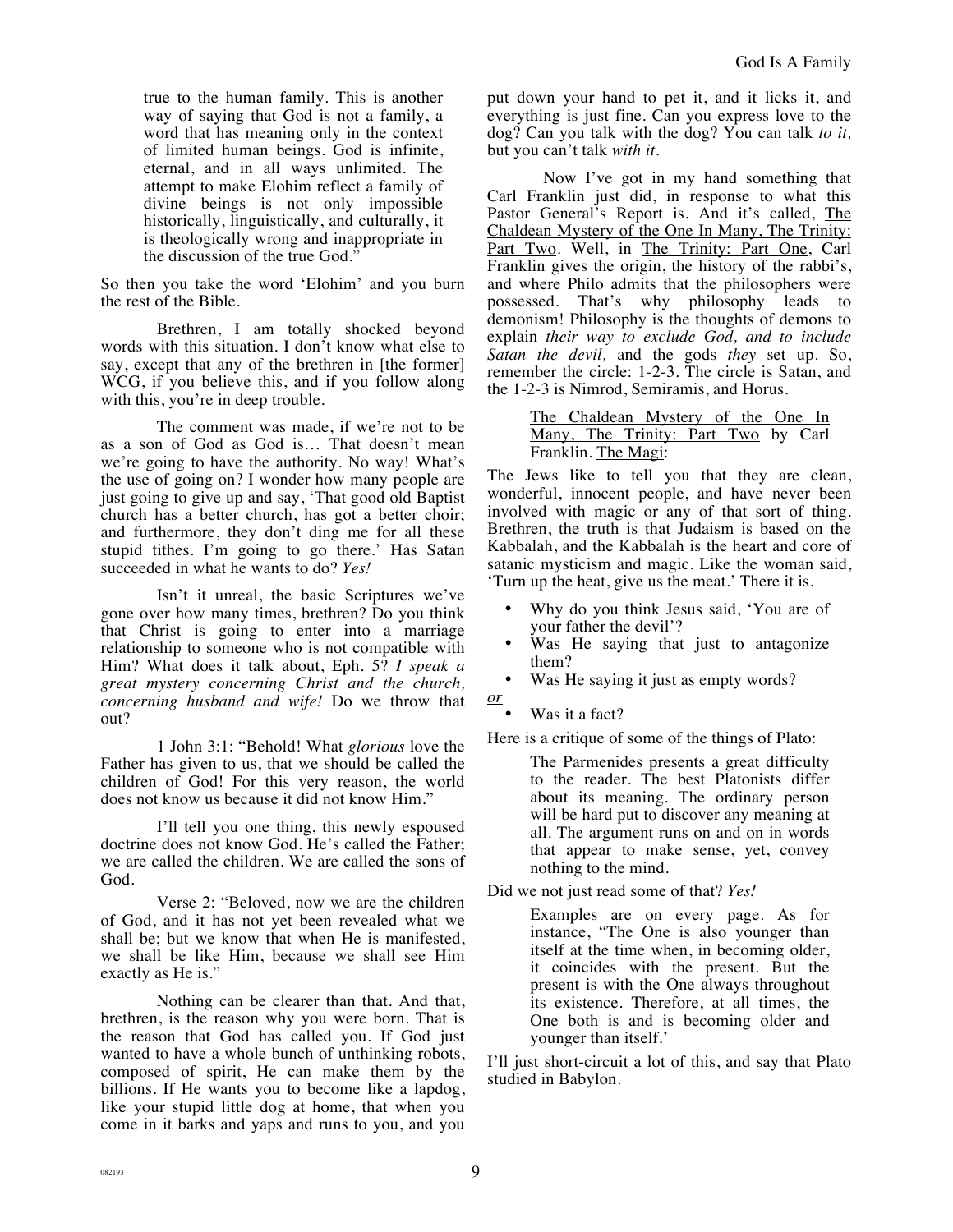- What about the image of Dan. 2? *It starts out with a head of gold, and then silver, and then brass, and then down to the feet!*
- What is the message that goes to the feet?
- Where does it come from? *It comes from the head!*

Brethren, this whole system is still operating on the basic philosophies of Babylon.

- What is Christ going to do when He comes?
- What does it say about the Rock cut out without hands? *It's going to smite the image on its feet and going to grind it into powder, and it shall never exist!*

We're going to find on the Day of Trumpets that Christ is not coming to play patty-cakes with theologians. *Christ is coming to destroy this system!*

- its religions
- its governments
- its theology
- its finances
- its education

*Everything about this system God is going to destroy!*

Read these books: *Protocols of the Learned Elders of Zion* by Victor Marsden and *En Route to Global Occupation* by Gary Kah. In every one of these things, people think they can politically correct it. Like Pat Robertson and Jerry Falwell. 'If we elect good people, there…' Listen! 'Good people' are the ones who have destroyed the earth! The only One Who's going to correct it is Christ.

> Continuing with Cornford and his introduction to Parmenides:

> The Parmenides seems to disclaim any achievement at all…

Finally, the great man says to his audience, "It seems to me that whether there is or is not a One, both that One and the others alike are, and are not, and appear, and do not appear to be."

> "Most true," says Socrates, and the dialogue ends.

Sound familiar?

There is one God; that God is the Father, the Son, and the Holy Spirit. They are distinct, but not separate. Therefore, God is everything we can conceive of and more.

> Chaldean Mysteries of the One In Many is understood and expounded by modern Magi, the mystery of the Trinity.

Selected quotes of Parmenides: All Is One:

The One cannot be anywhere. Both equal and unequal to itself and others. It is

neither equal nor unequal to itself or another one; comes into existence and ceases to exist. It is immovable. Neither is One, nor is it all. In no sense is. It is both in itself and in another; is both like and unlike itself and others. It is not like or unlike itself or another. Becomes older and younger than itself. Has shape, has no shape. Does not occupy time, partakes of time. Touches and does not touch itself and others.

Hypotheses: 1) If there is One, that One has being. If One is both one and many, it is like the others. If the One exists, the other exists.

Now you understand why the warning about philosophy in Col. 2? *This is demonic gibberish!* Where's the beef? *It's there, but wasn't!* If you look at it, you shall see it, but it won't be. If you thought it was in the bun, it was not between, but on top, which was underneath, but was within, which has to be without. The tomatoes are an illusion; they're not there. The lettuce and mayonnaise have all been run together and spoiled.

So the beef? That's a good question. The beef is the cow, the bone, the goat, the lamb. And it's not there because it wasn't ground up. And Wendy's has square hamburgers because he doesn't like to cut corners. So much for the beef.

> Other qualities of One: does not change; partakes of existence and non-existence. Has inequality; may participate in many; has motion as is, at rest. Becomes and does not become unlike, unlike the others and like itself.

Sounds very much like a mystery. Now remember what we read in the book *My Catholic Faith* by Louis LaRaviore: 'The trinity is a blank mystery.' Strict mystery! Why? *They make it so you can never understand it, because they don't want you to know that it is Satan, Nimrod, Semiramis, and Horus!* That's why!

> Again, we shall defer to Cornfeld: "The Parmenides presents a great difficulty to the reader. The best Platonists differ about its meaning. The ordinary person will be hard put to discover any meaning at all. The arguments run on and on in words that appear to make sense, yet convey nothing to the mind." This, then, is the source of Joseph Tkach's theology on the trinity."

Plato's successor…

By the way, was the name Academus was the name of the demon that spoke to Plato. So, *academy* means *a place of demons*. It was in a grove. What are our eco-freaks wanting to preserve? *Groves!*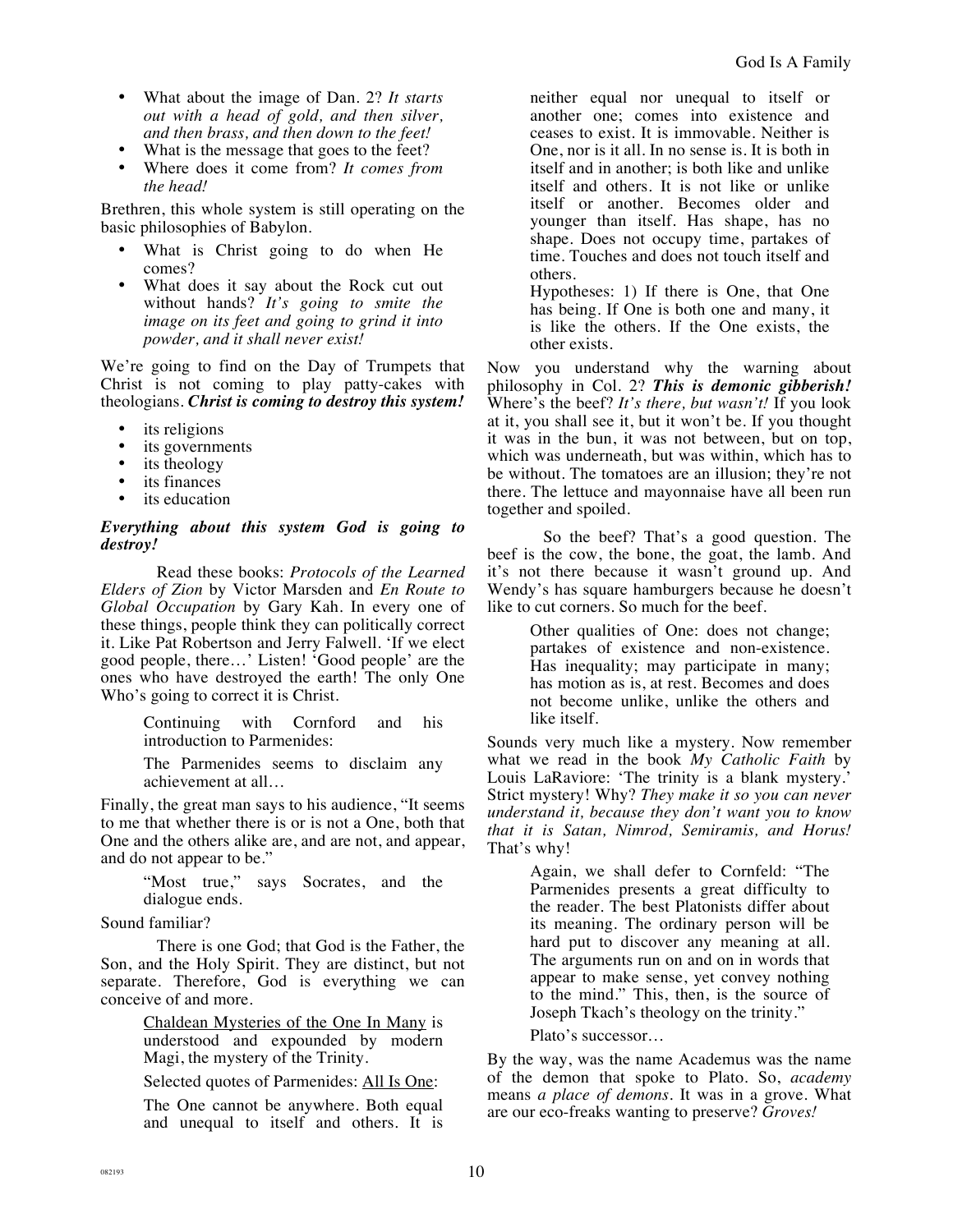Its principles are the one that stands beyond being, and many that populate the beings.

The realms of being are the mathematical numbers, the mathematical shapes, the soul, the world soul, and the perceivable bodies. They are created when one determines and limits the many. The One and the many are to be seen as analogous, but different principles on each level. Ordered the entire reality according to the relation of genus and species…

I remember when I went to the University of San Francisco, and I was only there for six weeks, and I had to take Philosophy 101. And about that time I was getting the *Plain Truth* magazine. God was calling me, and I sat there, and we started out with Aristotle, Plato and Socrates. And I said, 'What am I doing sitting here in this class? What does that have to do with the Bible?' That was a Catholic institution, by the way.

Middle Platonism:

The pagan origins of Jewish monotheism and the trinity of one."

Carl is going to do some research on the *Temple of On* in Egypt.

> He prepares the way for Plutinus' monotheism and the theory of hypostasis. The One is the cause of everything, even matter. He distinguishes between the first one and the second.

Hypostasis: In philosophy, the underlying principle, or nature, essence, or substance; in theology, originally, the unique essence and nature of the Godhead and therefore of the three persons of the Trinity; any of the three persons of the Trinity; the personality of Christ as distinguished from his two natures, human and Divine.

Nicomaches of Garacia, 2<sup>nd</sup> century A.D., equates numbers and deities in his arithmetic theology; Numenius, 2nd century A.D. Proximity to Platunius is testified too by Platunius being accused of plagiarizing his works. Theology, Numenius claims in his work, On The Good, must originate back beyond Plato to Pythagoras, and integrate the teachings of the Brahmans, the Jews, the magicians, and the Egyptians. Plato is nothing other than the atticspeaking Moses. Numenius' first God is only related to itself; the second and third Gods are only two different functions of the next hypostasis, which then is the Trinity. It compliments the forms of the first God, and it combines with matter in order to give to the forms to it, and it does so lose its unity.

You've had your philosophy class for today.

We have to get back to the basics. It's a shame, brethren, that we have to go through this. But I tell you, there's a lot of people you know and love that have been in Worldwide, some are still there, and now the gauntlet has been thrown down, and you're going to have to choose whether you're going to follow Satan or you're going to follow God. The organization, apparently, is determined to follow Satan and not God.

This went out in the *Worldwide News*: It was made that people are interested in 'religion' now and not Truth. The Bible says, 'Your Word is Truth' *and*, 'Man shall live by every Word of God.' When you get interested in theology and in religion and not God, then these things happen.

Ephesians 5:9: "(Because the fruit of the Spirit *is* in all goodness and righteousness and Truth); proving what is well pleasing to the Lord" (vs 9-10). Having your senses exercised thereby.

Verse 11: "And have no fellowship with the unfruitful works of darkness, but rather expose *them*." That's what I'm doing, brethren! If you can sit in your WCG congregation and say, 'Everything is lovely and nice and sweet,' *you've got the deception pulled down over your eyes, and you are in trouble!* 

Verse 12: "For it is shameful even to mention the things being done by them in secret." Who knows what's going on?

Verse 13: "But all of these things being exposed by the Light… [and the light is God's Word] …are openly revealed. Therefore, He says, **'***You* **who are sleeping—wake up, and arise from the dead!**.…'" (vs 13-14). If this sounds shocking to you, *wake up!* God is saying, 'This is the wake up call.'

"'…wake up, and arise from the dead!.… [Are you spiritually dead?] …And Christ shall shine upon you.' So then, take heed that you walk circumspectly, not as fools, but as those who are wise..." (vs 14-15).

And let me tell you something, if you continue walking in this stupidity that I just read to you, you're walking in foolishness:

- you're not walking in wisdom
- you're not walking in Truth
- you're not walking in the Spirit of God

Here's the parallel account of where we started, Luke 12:1 "During this *time*, an innumerable multitude was gathering, *crowding* so *close* together